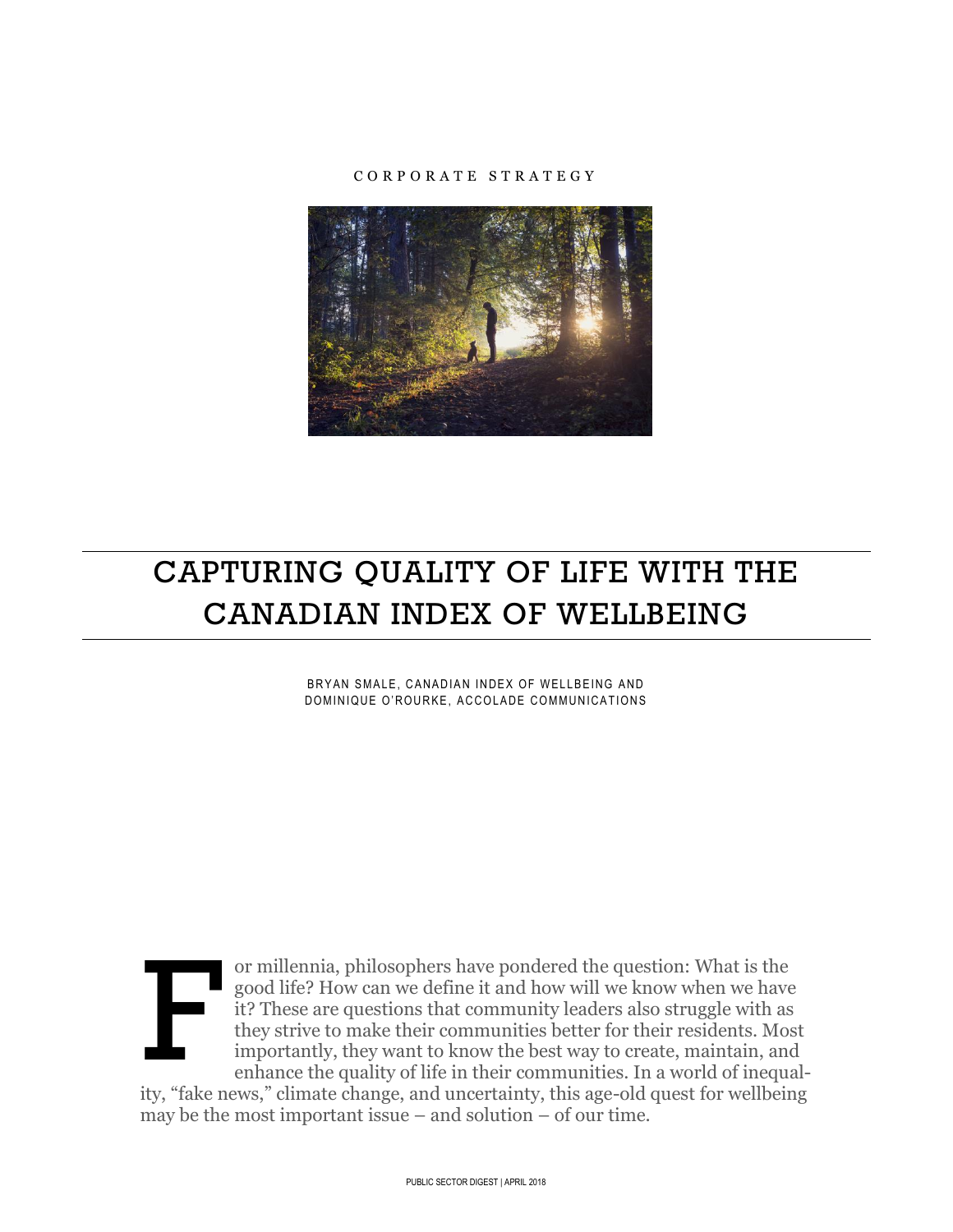"… the gap between growth in GDP and wellbeing is growing. In 2008, the gap was 21 percent. By 2010, it grew to 24.5 percent. Four years later, it stood at 28.1 percent. Simply put, economic growth has not translated into greater wellbeing."

For decades, economic productivity, especially as measured by Gross Domestic Product (GDP), was regarded as the best reflection of our wellbeing. More recently, however, a growing global consensus has emerged that recognizes that unchecked economic growth is not the path to greater wellbeing and that GDP cannot – and was never intended to – measure *social* progress. At the same time, we have never had more evidence that better health, more education, greater civic engagement, a cleaner environment, and a host of other factors contribute to more productive, creative, and vibrant societies. Consequently, the world is searching for a better way to define and measure prosperity, to reduce inequality, and to bolster wellbeing.

For the past 25 years, the United Nations, the European Union, the OECD, Nobel Prize winners, progressive countries – even the private sector – and others have been trying to define and measure quality of life. Some of the more well-known international efforts include the Human Development Index (HDI), *Beyond GDP*, the OECD's Better Life Index, the Bhutan Gross National Happiness Index, and the World Happiness Report. At the national level, the Canadian Index of Wellbeing (CIW), based at the University of Waterloo, has been cited by the OECD as a global pioneer.

The internationally-recognized Canadian Index of Wellbeing not only measures quality of life, but also provides a powerful policy tool. Increasingly, provinces, municipalities, and organizations are using the CIW to benchmark, to set priorities, to measure progress, and to dig deeper into key aspects of quality of life as a pathway to inform strategic planning and policy development.

#### I. HOW CANADIANS DEFINE WELLBEING

During extensive consultation with experts, policy makers and, most importantly, Canadians from across the entire country, the CIW identified what Canadians believe are essential elements of their quality of life. Top priorities were: good primary and secondary education, access to quality health care, a sustainable environment, supportive social programs, responsible taxation, greater public safety and security, enhanced economic and housing security including, employment opportunities, a living wage, greater civic engagement, and more work-life balance.

Based on these priorities and a comprehensive scan of quality of life research, the CIW defined wellbeing as:

*The presence of the highest possible quality of life in its full breadth of expression focused on, but not necessarily exclusive to: good living standards, robust health, a sustainable environment, vital communities, an educated population, balanced time use, high levels of democratic engagement, and participation in leisure and culture.*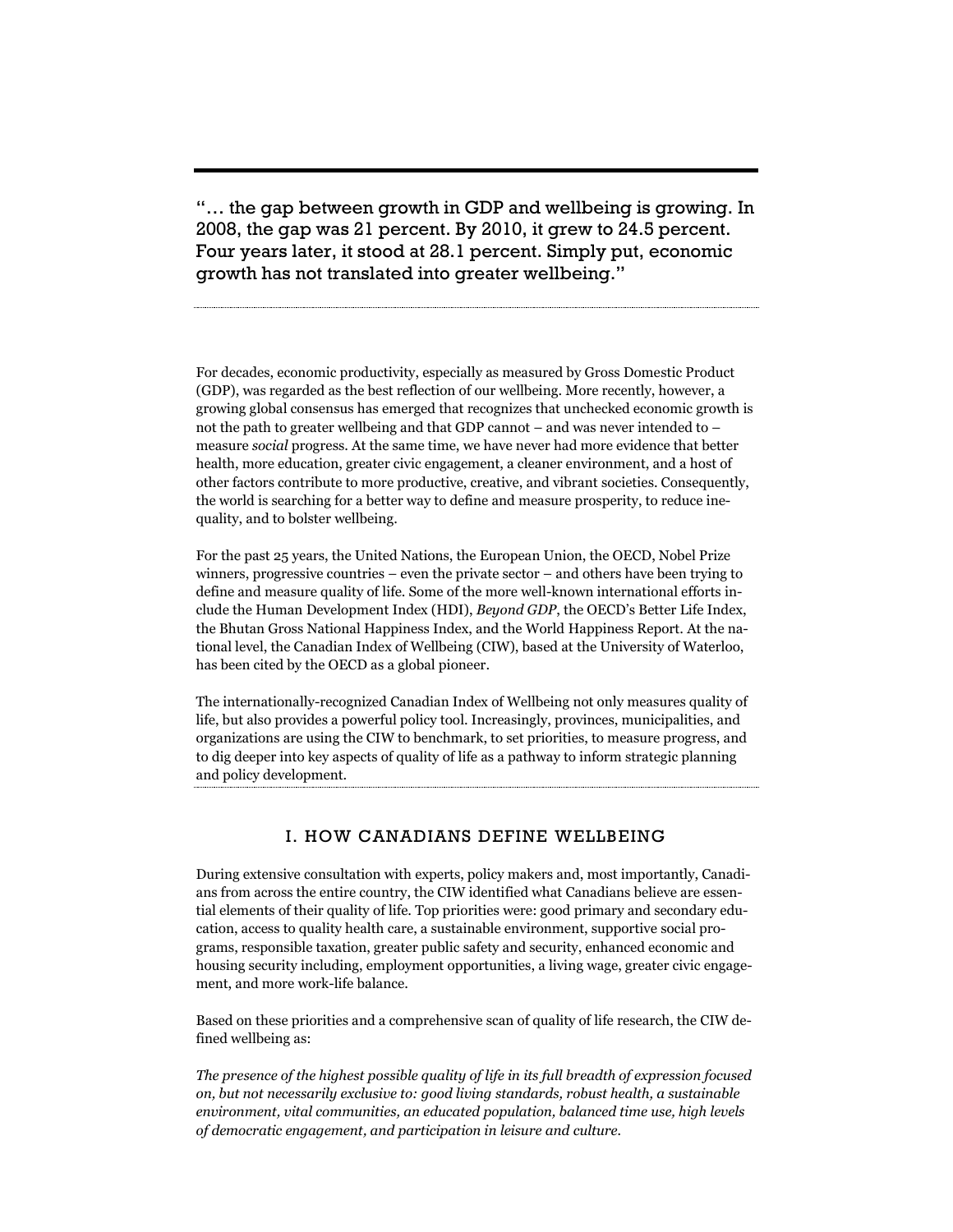## II. MEASURING WHAT MATTERS MOST

Once wellbeing was defined, experts in each domain reviewed academic literature and proposed the most appropriate indicators. The indicators had to meet several criteria such as; being valid measures directly affecting wellbeing, gathered reliably over time for all of Canada; being reasonably, publicly available; and later on, also being available provincially. The indicators were intended to provide multiple insights into Canadians' conditions, behaviours and perceptions over time. They were peer-reviewed, vetted by a national working group, and are regularly validated by Canadians to ensure they are relevant and easy to understand.

The result is a holistic, comprehensive, valid, and consistent model that uses eight indicators for each of the eight equally-weighted domains of the framework: community vitality, democratic engagement, education, environment, healthy populations, leisure and culture, living standards, and time use (see Figure 1). The 64 indicators draw from over 200 unique data sources – primarily from Statistics Canada – from 1994 to today.



Figure 1. The Canadian Index of Wellbeing Framework

#### III. THE ULTIMATE POLICY TOOL

Not only does the CIW framework measure changes in overall wellbeing – allowing national and provincial policy-makers to track and compare progress – it breaks down trends by domain, identifies relationships among indicators across domains, and provides evidence-based policy direction. By placing wellbeing rather than a problem at the heart of public policy, innovative solutions emerge to address some of our most complex problems.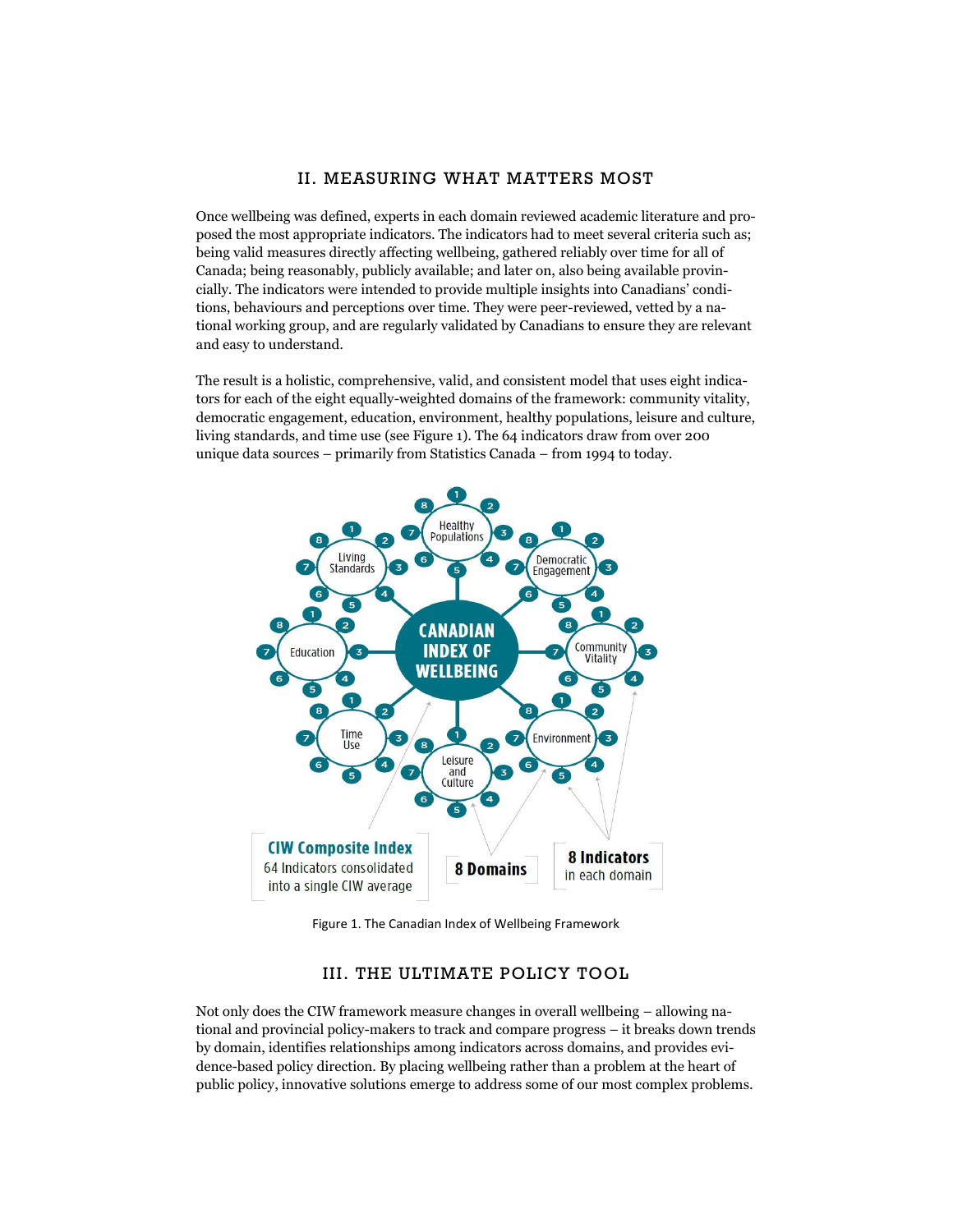"It's the ultimate policy multi-tool," according to Mike Salvaris, Project Manager for the Australian National Development Index (ANDI) and Research Fellow at Melbourne University.

Importantly, the CIW captures what GDP cannot. It distinguishes between positive factors like health and clean air, and negative factors like illness and pollution. It counts volunteer work and unpaid caregiving as social goods while overwork and stress are treated as deficits. It values educational achievement, health, economic and personal security. It emphasizes a better balance between investment in health promotion and spending on illness and treatment. It measures what matters most to Canadians and reveals a growing gap between economic growth and wellbeing.

## IV. TRACKING THE GAP BETWEEN GROWTH AND WELLBEING

The evidence is clear. Since 1994, Canada's wellbeing has been lagging far behind our economic growth and, even though the economy bounced back after the 2008 recession, wellbeing suffered a set-back from which it is barely recovering (see Figure 2). Indeed, the CIW's 2016 national report, "How are Canadians *really* doing?",<sup>1</sup> confirmed what Canadians were feeling, but could not quantify – the gap between growth in GDP and wellbeing is growing. In 2008, the gap was 21 percent. By 2010, it grew to 24.5 per cent. Four years later, it stood at 28.1 percent. Simply put, economic growth has not translated into greater wellbeing.



Figure 2. Trends in the Canadian Index of Wellbeing and GDP per capita in Canada, 1994-2014 show the gap between economic growth and wellbeing is growing.

However, the data also show that proactive public policy interventions, like the creation of childcare spaces or increases in arts and culture participation, can significantly improve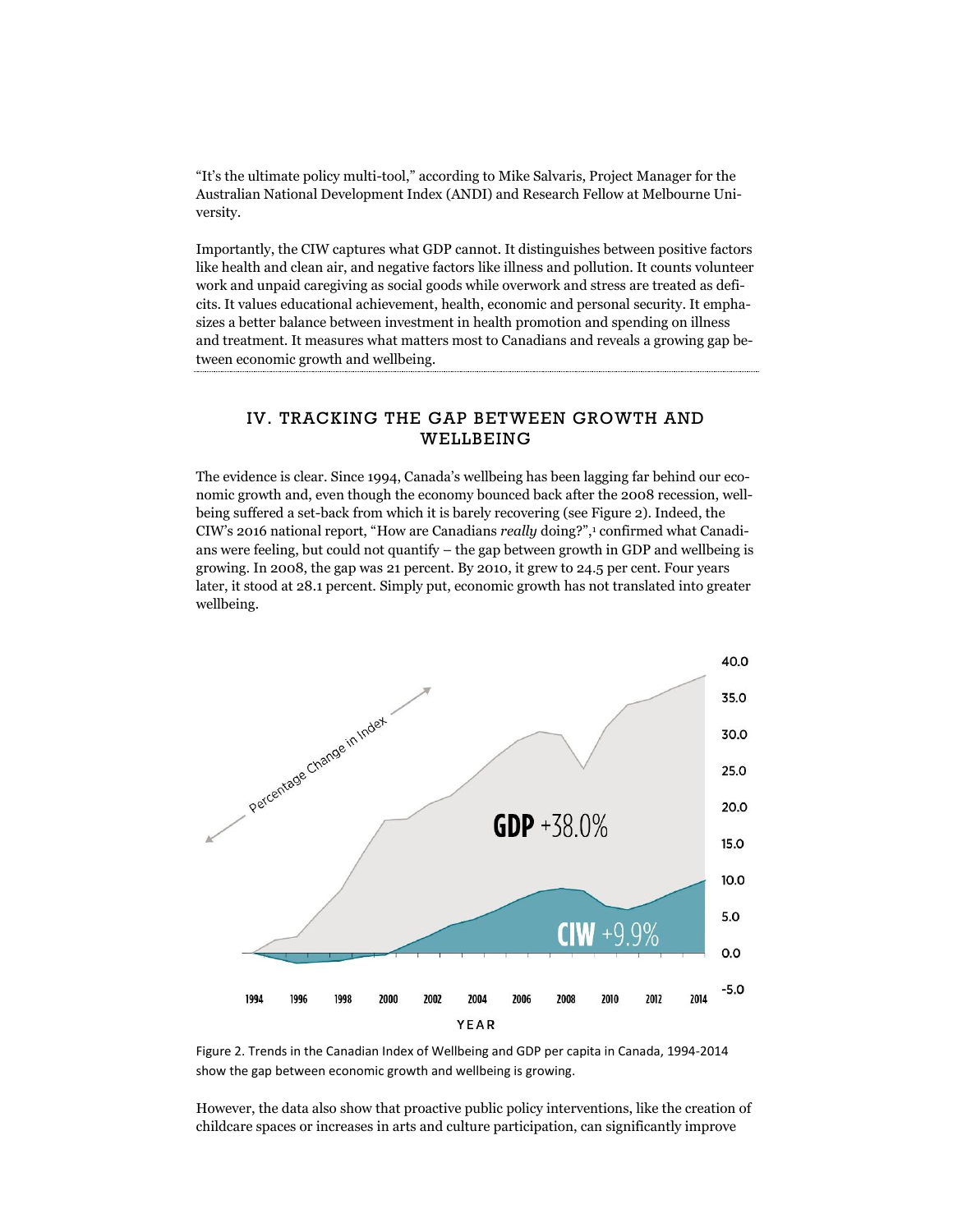wellbeing. Domain and indicator trends can also give stakeholders the information they need to turn strengths into competitive advantages and to tackle weaker areas with renewed focus.

## V. POWERFUL DATA AND INSIGHTS FOR ALL LEVELS OF GOVERNMENT

As a comprehensive, evidence-based model, the CIW uses data to provide powerful insights for all levels of government. Beyond providing a lens for an understanding of wellbeing at the national level, the CIW can also provide insight at the provincial, regional, and community level.

For example, an Ontario index report has already drawn attention to the province's strengths and areas where it lags behind the national average. Saskatchewan will release its provincial index report in the fall of 2018. The CIW was also commissioned by Engage Nova Scotia to help stakeholders see issues in their province from a new perspective and to imagine new partnerships that focus on common leverage points.



CIW Consultations in Oxford County, ON (left) and Wood Buffalo, AB (right)

At the community level, the CIW model has been embraced by municipalities that are interested in an integrated and connected approach for long-term sustainability. Working with the community – often a consortium of local organizations including local government – the CIW shifts from existing population-level data to gather survey data on the perceptions and behaviours of a representative sample of citizens. By asking the same wellbeing questions in each community, comparisons can be made and learning drawn from other communities and regions. The survey yields a much richer data set than anything previously available, especially in terms of social and environmental data.

The CIW works with its community partners to identify factors that are most closely related to the wellbeing of different areas or subgroups within the population. For example, the City of Guelph looked at how wellbeing differed by income level and across its Wards. Kingston explored civic engagement by age, income, and geography and found that more engaged residents reported higher levels of wellbeing. The Regional Municipality of Wood Buffalo focused on the positive effect on wellbeing of sense of belonging, length of residency, and household type in its 2013 survey.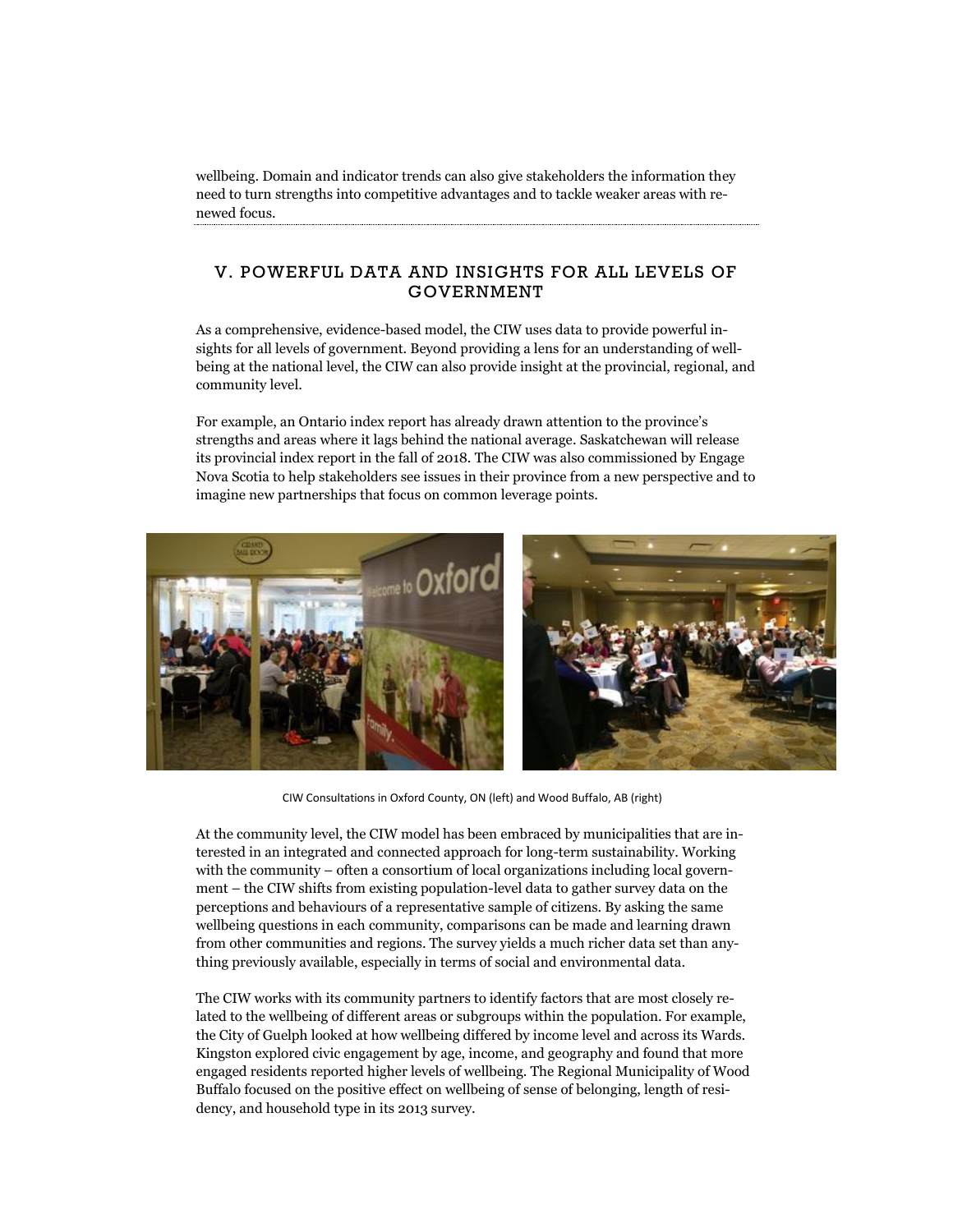Communities are also starting to explore trends over time. In 2013, Waterloo Region looked at the effect of community belonging and income level on wellbeing. This work evolved into the Wellbeing Waterloo Region initiative, making it the first community to conduct a second survey – a key to understanding trends over time. More recently, Ontario's Oxford County aligned the CIW framework with its long-term sustainability plan and results from the CIW survey provided benchmarks for the plan with the intent to measure progress every five years. In the interim, a broad community consortium is mining the data and engaging the community around key leverage points to address root causes of complex issues.

#### VI. TRANSFORMING ORGANIZATIONAL FRAMEWORKS

Addressing root causes by adopting a holistic, long-term, evidence-based framework is why organizations are also adopting the CIW approach.

The Ontario Trillium Foundation (OTF), an agency of the provincial government and one of Canada's largest granting foundations, not only commissioned the CIW to produce provincial and regional reports, it adopted the framework in its 10-year strategic plan to guide granting decisions and to measure the impact of its grants. In a news release at the time, former CEO Andrea Barrack Cohen explained that a rigorous approach to measurement would help OTF generate the greatest impact with investments.

Intrigued by the CIW's ability to connect the dots between social determinants of health and important community outcomes, the Association of Ontario Health Centres (AOHC) encouraged its members to use the framework to assess community needs, build partnerships, develop strategies, evaluate and advocate for change. Today, more than 31 sites across Ontario use the *Be Well Survey*, a derivative of the CIW's community wellbeing survey. Improved health and more efficient use of resources are anticipated outcomes of this shift in emphasis.

UNICEF Canada is also currently collaborating with the CIW and an extensive group of advisors to develop a Canadian Index of Child and Youth Wellbeing. The beta version will be released later in 2018.

## VII. ENABLING AN IMPORTANT SHIFT IN CITIZEN ENGAGEMENT

As governments, organizations, and stakeholders gather to explore CIW findings, set priorities and develop new plans, the importance of conversations and collaborations that emerge cannot be overstated. In a recent interview with the *Washington Post*, <sup>2</sup> David Pilling, a *Financial Times* editor and author of *The Growth Delusion: Wealth, Poverty, and the Well-Being of Nations*, identified the Canadian Index of Wellbeing as his preferred model for measuring wellbeing and identified its ability to start conversations as a key benefit. By placing wellbeing at the heart of policy conversations, a common vision is created and solutions that cut across silos emerge. Rather than relying solely on government to lead, cross-sector collaborations are forming to build consensus, set priorities, and empower communities to tackle the issues they care about most.